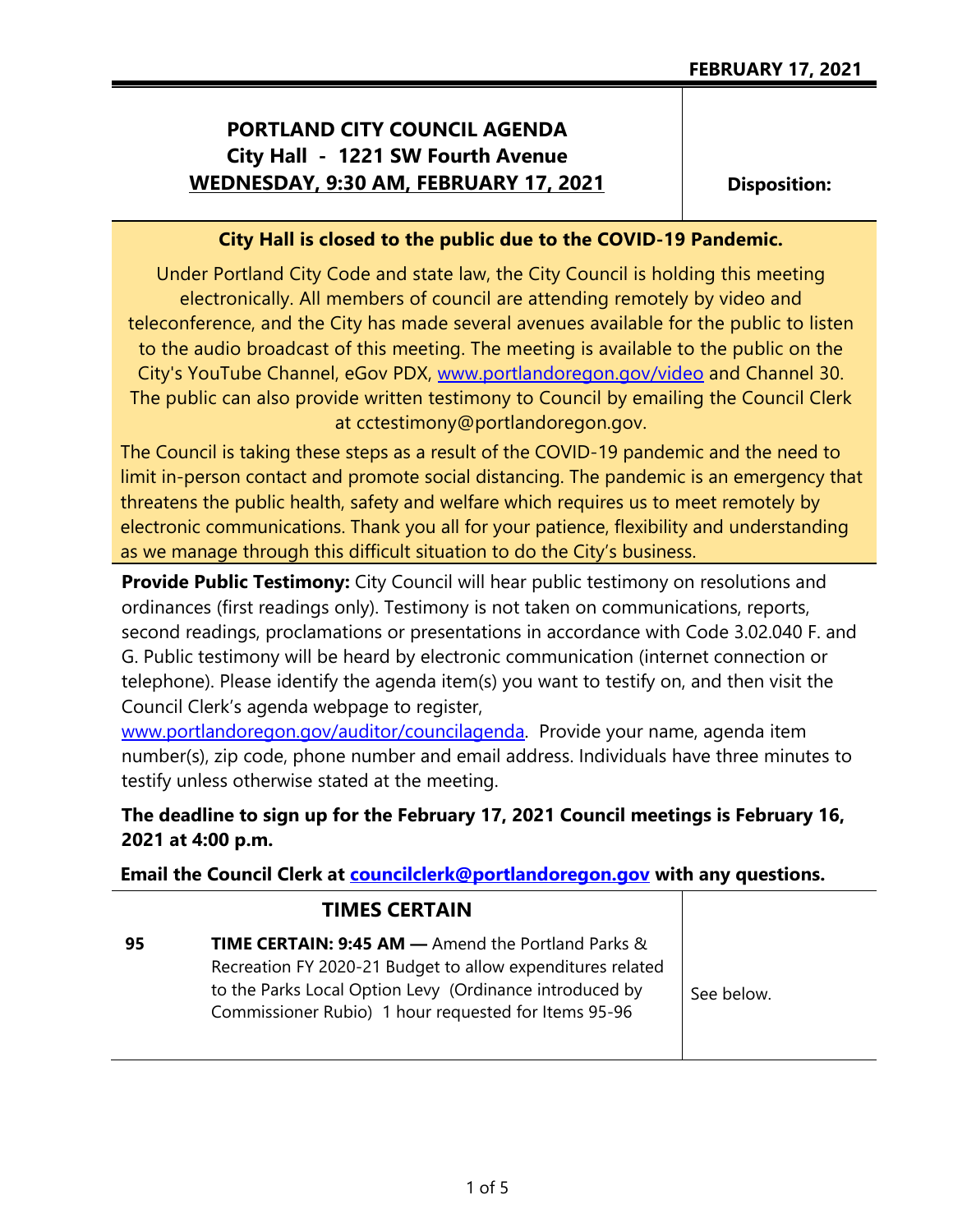| 96  | Authorize a temporary interfund loan not to exceed \$22<br>million from Portland Parks & Recreation System<br>Development Charge Fund to the 2020 Parks Local Option<br>Levy Fund to provide interim financing for park operations<br>(Ordinance introduced by Mayor Wheeler) | See below.                                                                                                                                                                                                                                                                                                                                              |
|-----|-------------------------------------------------------------------------------------------------------------------------------------------------------------------------------------------------------------------------------------------------------------------------------|---------------------------------------------------------------------------------------------------------------------------------------------------------------------------------------------------------------------------------------------------------------------------------------------------------------------------------------------------------|
|     | <b>CONSENT AGENDA - NO DISCUSSION</b>                                                                                                                                                                                                                                         |                                                                                                                                                                                                                                                                                                                                                         |
|     | <b>Mayor Ted Wheeler</b>                                                                                                                                                                                                                                                      |                                                                                                                                                                                                                                                                                                                                                         |
|     | <b>Office of Management and Finance</b>                                                                                                                                                                                                                                       |                                                                                                                                                                                                                                                                                                                                                         |
| *97 | Create a new non-represented classification of Facilities<br>Maintenance Specialist and establish a compensation range<br>for this classification (Ordinance)                                                                                                                 | There is no direct cost<br>to create the new<br>classification. One<br><b>Facilities Maintenance</b><br>Technician position<br>with a maximum<br>annual salary of<br>\$79,414 will be<br>reclassified to the new<br>classification with a<br>maximum salary of<br>\$68,682-a total<br>annual decrease of<br>\$10,732 resulting in<br>budgetary savings. |
| *98 | Pay settlement of Daniel Garcia Cuevas bodily injury claim in<br>the sum of \$16,867 resulting from a motor vehicle collision<br>involving the Portland Bureau of Transportation (Ordinance)                                                                                  | Total cost to the City to<br>settle the claim is<br>\$16,867. The source of<br>funding is the City's<br>Insurance and Claims<br>Fund. All costs of the<br>settlement are in the<br>current fiscal year.                                                                                                                                                 |
|     | <b>City Auditor Mary Hull Caballero</b>                                                                                                                                                                                                                                       |                                                                                                                                                                                                                                                                                                                                                         |
| 99  | Approve Council Minutes for July 8, 2020 - October 1, 2020<br>(Report)                                                                                                                                                                                                        | No fiscal impact.                                                                                                                                                                                                                                                                                                                                       |
|     | <b>REGULAR AGENDA</b>                                                                                                                                                                                                                                                         |                                                                                                                                                                                                                                                                                                                                                         |
|     | <b>Mayor Ted Wheeler</b>                                                                                                                                                                                                                                                      |                                                                                                                                                                                                                                                                                                                                                         |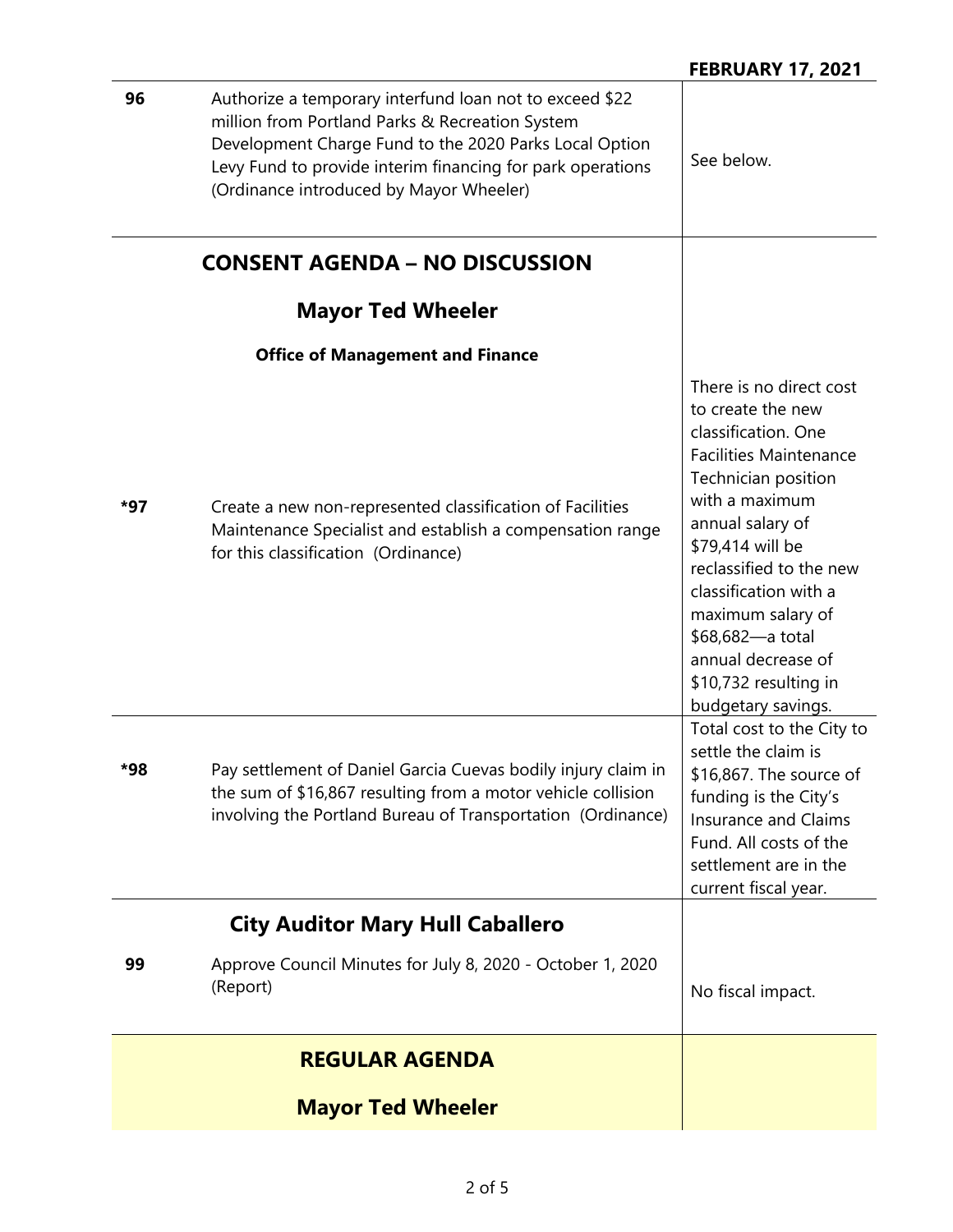### **100** Proclaim week of March 7–13, 2021 to be Women in Construction Week (Proclamation) Monomial Allen Monomial No fiscal impact. **Commissioner Dan Ryan Housing Bureau \*101** Approve application under the Multiple-Unit Limited Tax Exemption Program under the Inclusionary Housing Program for The BridgeHead located at 1360 E Burnside St (Ordinance) 10 minutes requested This action would result in estimated foregone property tax revenues to the City totaling\$75,851 over ten years for 21 units affordable at or below 80% MFI. Total cost to all jurisdictions forgoing revenue is estimated at \$229,853. The estimated value of the tax exemption for the first year is \$24,957 (all jurisdictions), which equals approximately \$1,095 per affordable unit per year of affordability. The City will still benefit from property taxes collected on the improved value of the land during the exemption period. The City will pay Multnomah County the \$9,000 application activation fee if the application moves forward.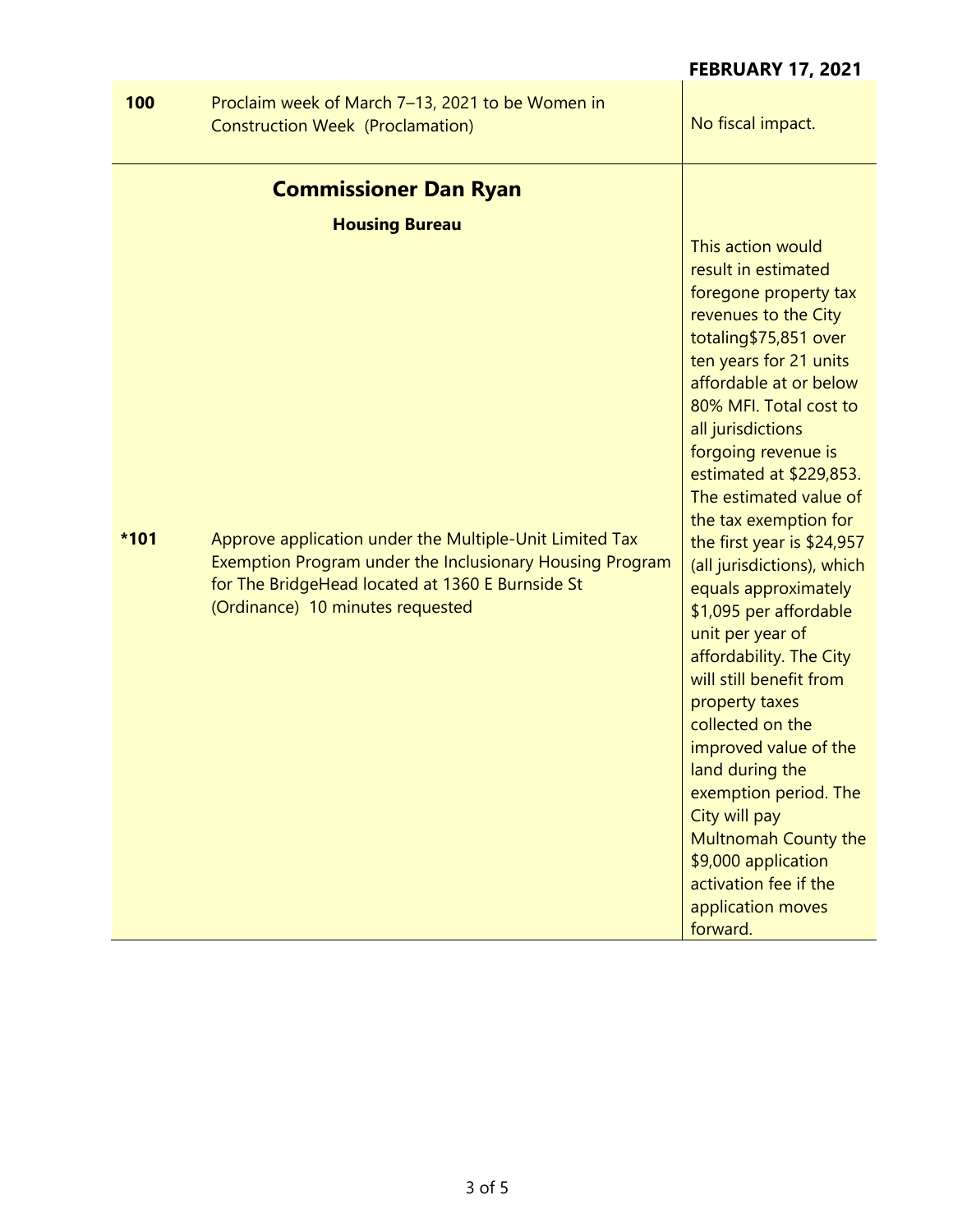#### **FEBRUARY 17, 2021 \*102** Approve application under the Multiple-Unit Limited Tax Exemption Program under the Inclusionary Housing Program for North Lombard Apartments located at 7550 N Lombard St (Ordinance) 10 minutes requested This action would result in estimated foregone property tax revenues to the City totaling \$22,832 over ten years for 6 units affordable at or below 80% MFI. Total cost to all jurisdictions forgoing revenue is estimated at \$69,187. The estimated value of the tax exemption for the first year is \$7,512 (all jurisdictions), which equals approximately \$1,153 per affordable unit per year of affordability. The City will still benefit from property taxes collected on the improved value of the land during the exemption period. The City will pay Multnomah County the \$5,100 application activation fee if the application moves forward.